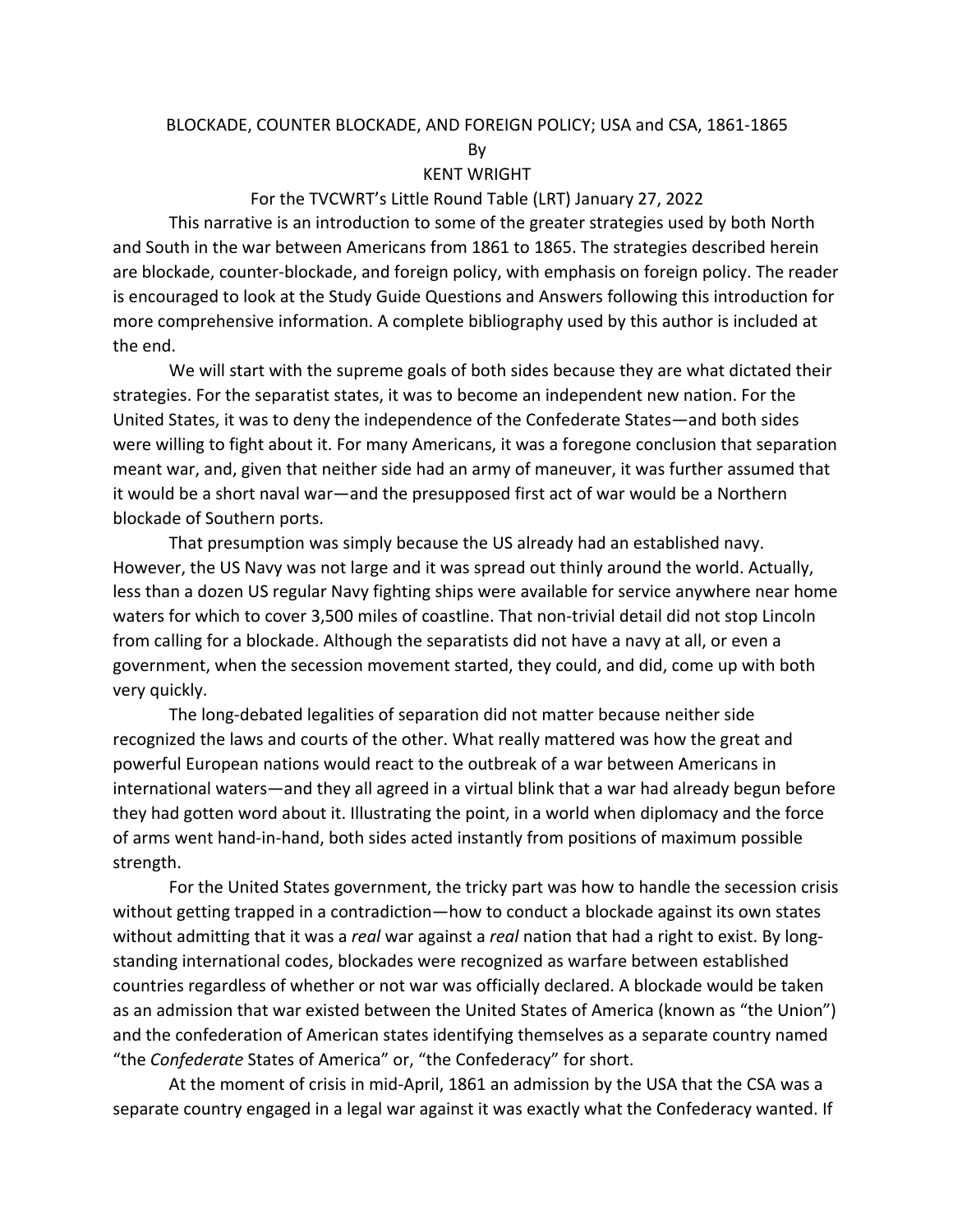recognized as a self-governing nation by other nations it could make its own treaties and alliances as well as to collect import and export revenues for its own treasury.

Individual state sovereignty of the Southern states was not in the plan because there was no chance that European governments would make alliances with individual breakaway states of America. It had to be a unified nation under a single national government. By US law *and* CS law, only their central governments could raise an army and navy and grant letters of marque and reprisal. In other words, in addition to raising armed services, each government could also authorize privateers in times of war.

On April 17, 1861 CSA President Jefferson Davis, in assuming that war already existed after USA President Abraham Lincoln called for volunteer troops to preserve Federal property. Further assuming executive war powers against a presumably inevitable blockade, Davis called for privateers as an act of war against the stronger United States. Likewise, under identical US war powers, President Lincoln called for a blockade of the seaports of five Confederate states on April 19 and expanded it on April 27 to include Virginia and North Carolina. The troubling part was that both strategies required a show of force in international waters, which needed a powerful third party, Great Britain, to fully legitimize their claims. The British version of "approval" was a declaration of neutrality on May 13, 1861, which recognized that a state of war existed between two organized American governments. The irrefutable logic of that is, you cannot have neutrality unless there are two parties at war to be neutral from.

The Queen's declaration upheld the USA's right to have a blockade and the CSA's right to have privateers. The British declaration of neutrality was the first formal international recognition of a war between two American governments. In comparison, Ft. Sumter and Lincoln's call for 75,000 volunteer state militia did not mean a thing to foreign governments. To them, those first two acts were strictly the internal affairs of the Americans.

British neutrality was a slap to Lincoln who wished to portray the war only as domestic violence (or an insurrection) so he could deal with it under Article IV, Section 4 of the Constitution. In self-contradiction, Lincoln invoked emergency war powers as the Chief Executive of a country at war and opted for a blockade, which was *his* greatest immediate strength. He knew that Southern ports had to be sealed off from foreign shipping and that only formal blockades had the strength of long-established international respect. In addition, blockades had the recognized right of search and seizure of non-neutral ships, a right that legislated closures did not have. This meant that duly notified shippers in violation of the blockade proceeded at their own risk into a war zone without the protection of their parent country.

Although considered legal in matters of foreign affairs, declared blockades came with certain restrictions. Blockades had to physically exist off declared ports *and* be regarded as *effective*. The word "effective," as ruled by Great Britain, did not mean escape-proof. It only meant that blockades must impose an evident threat to violators. The term was, and still is, vague, but Lincoln at least understood that it could not be a legislated closure from afar, which could be, and most likely would be, blatantly ignored.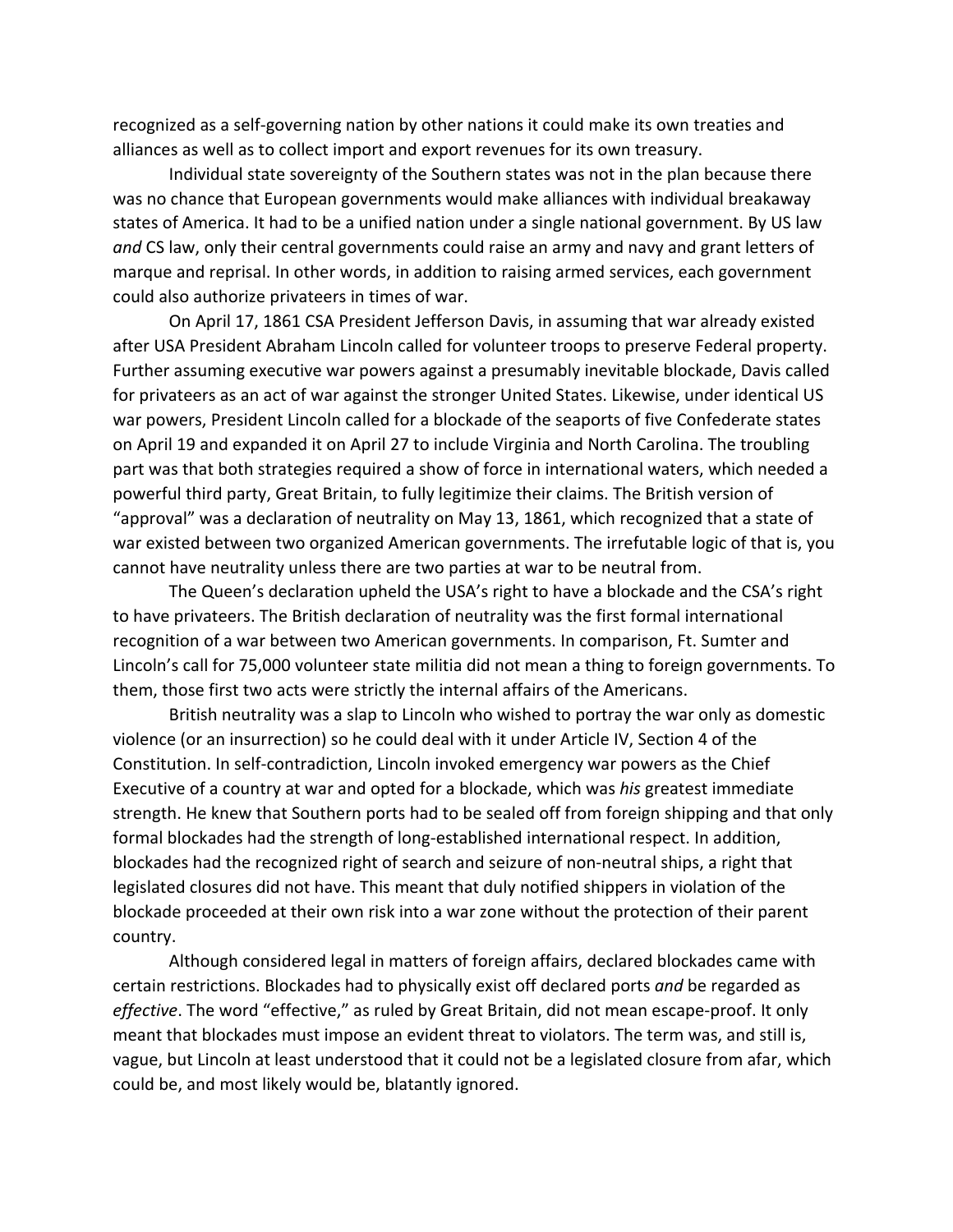How Britain would rule was a matter of great apprehension to the Lincoln Administration because a declared blockade might be taken internationally as a self-admission that the United States was at war with another country. If so, Lincoln could be effectively legitimizing Southern independence himself. Europeans might then be tempted to not only trade directly with the Confederate States, but also to provide military support.

Meanwhile, the Confederacy, as a privateering nation, faced its own problems with international respect. For one thing, most Western nations *hated* privateering and had tried to abolish it universally (but unsuccessfully) in 1856. The United States did not sign the antiprivateering treaty because it was still a small country with a weak navy. The USA had held on to the right to have privateers as a means of raising forces against larger and more powerful seafaring nations. When the war broke out against the Confederacy the United States, by then a much stronger nation, suddenly wished to view privateers as outlaws. Of course, the CSA was not a signer of the treaty either because it did not exist when the treaty was made. Having no prior restrictions, the CSA took up privateering immediately.

Lincoln held that the Confederacy was *not a real country* and that privateers without a real country were pirates and subject to the death penalty under criminal law. Conversely, Davis held that his privateers were a legitimate "militia of the sea" of a *real* national government. If captured, they should have the same rights as prisoners of war. As a fighting force, however, the idea was not to fight the US Navy, it was to attack unarmed merchant ships. As a counter-blockade measure, it would draw Union warships away from blockaded seaports to chase them down. Presumably, that would leave Southern seaports unguarded and open to traffic, which would then force British observers to admit that the blockade was ineffective. Presumably also, that in turn, would give Britain the legal basis to intervene to protect *their* commercial trade. In theory, no contest. War over. South wins.

There is really no chance that the privateering strategy would have played out in the presumed manner. The US gave the British government, and others, notice through diplomatic channels that any form of intervention for the Confederacy meant instant war with the United States. Wisely, they stayed out of the conflict. Small as the US Navy was (behind Britain and France), it was stronger than it had ever been and it was already global. Besides, having retained the right to also have privateers, the United States could have flooded the world with them. Not wishing to go through that again, and among many other considerations, the British government opted for neutrality. All other Western countries followed Britain's lead.

The importance of privateers cannot be measured in the usual gruesome way by counting dead bodies. It was really their influence upon *international foreign policies* that mattered the most. The privateers instantly gained the nation-like right to raid at sea as a mode of legitimate warfare. Starting in May, they successfully drew a number of US Navy warships away from the blockade, which lowered the blockade's total effectiveness throughout the critical summer and early fall months of 1861.

The blockade's relative weakness in the early months of the war encouraged the shipment of arms into the South. However, due to the cotton embargo and an initial hesitation by most British shippers to challenge the blockade, foreign shipments did not begin in earnest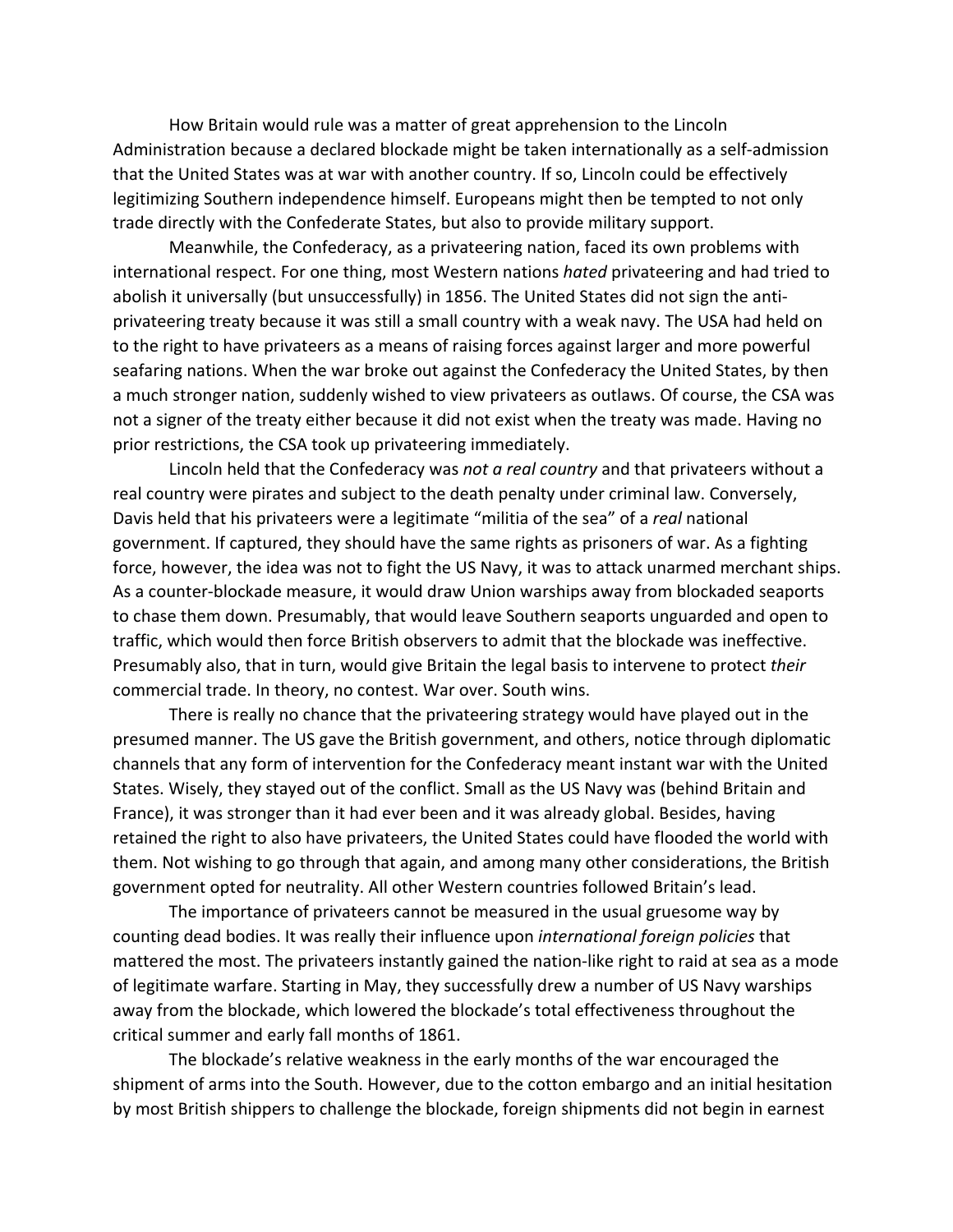until late 1861. In addition, with the offshore waters getting crowded with British and French observers, the US was forced to continually raise more blockading ships. Not doing so would admit to the world that the blockade was a failure. The delay of the blockade's strength in 1861 bought a long enough time for the CSA to develop other means to build up its strength on land and sea. Due to the delay and the good fortune of British neutrality, the Confederacy got a leg up in the arms race before the Union could raise sufficient military and naval strength to put down the so-called insurrection.

Around the beginning of 1862, the rest of the world cared little about legal contradictions and circular logic. They accepted the conflict in America as a real war between the two most powerful and dangerous parties on the North American Continent. Lincoln had a war on his hands whether he admitted it or not and his blockade proclamation removed all doubt. Even the US Supreme Court ruled in 1863 that war existed *when* the blockade was declared. That's *not* the same thing as saying that's when the war started. It merely says that is when the United States admitted by its own action that a state of war existed.

When the shooting began at Ft. Sumter, neither president wanted to be remembered as the one who started it, nor, just as importantly, as the one who backed down. Thus, in the immediate sense, it was politically expedient for both presidents to deny that their actions were anything but reprisals (not war) against wrongs previously done. Their denials died out quickly in the face of obvious reality. Nevertheless, the war had begun internally and was by official US policy, only an insurrection, so any mention of the US fighting against another country was a sticky legal matter. In his remaining life, Lincoln never uttered the words "Confederate States of America" or that the war was anything but an insurgency.

No matter. By the end of 1861, Lincoln no longer had any real concern for European intervention caused by loose words. There was always, however, the possibility of intervention for humanitarian reasons, that is, to stop the bloodshed and end slavery. Oddly enough, both sides kept slavery off the diplomatic table so the British government (and others) could not officially see slavery as a reason for the war. Lincoln went on to prosecute the war with an evergrowing blockade and Europeans were content to stay out militarily. Nevertheless, they were eager to jump in *commercially* by shipping arms of European manufactory into the South. That practice is remembered as blockade running.

Blockade running proved to be more attractive to private owners than privateering mostly because private raiding was too risky for too little reward. Consequently, privateering essentially played out by the end of 1861. Privateers were typically only Southern adventurers in the game for fun and profit, but the high chance of getting captured soon took all the fun out of it. On top of that, the privateersmen captured in 1861 were put on trial for their lives. As futile as privateering may seem in retrospect, it was the *only* war measure available to the Confederacy in its earliest hours. It demonstrated the will to fight for independence and the ability to influence foreign policy.

Most importantly In matters of foreign policy, the privateers gained international recognition of the CSA as a *belligerent*. This was not an insult. It was an important classification as an organized government at war, even if it did not have full diplomatic recognition. Having at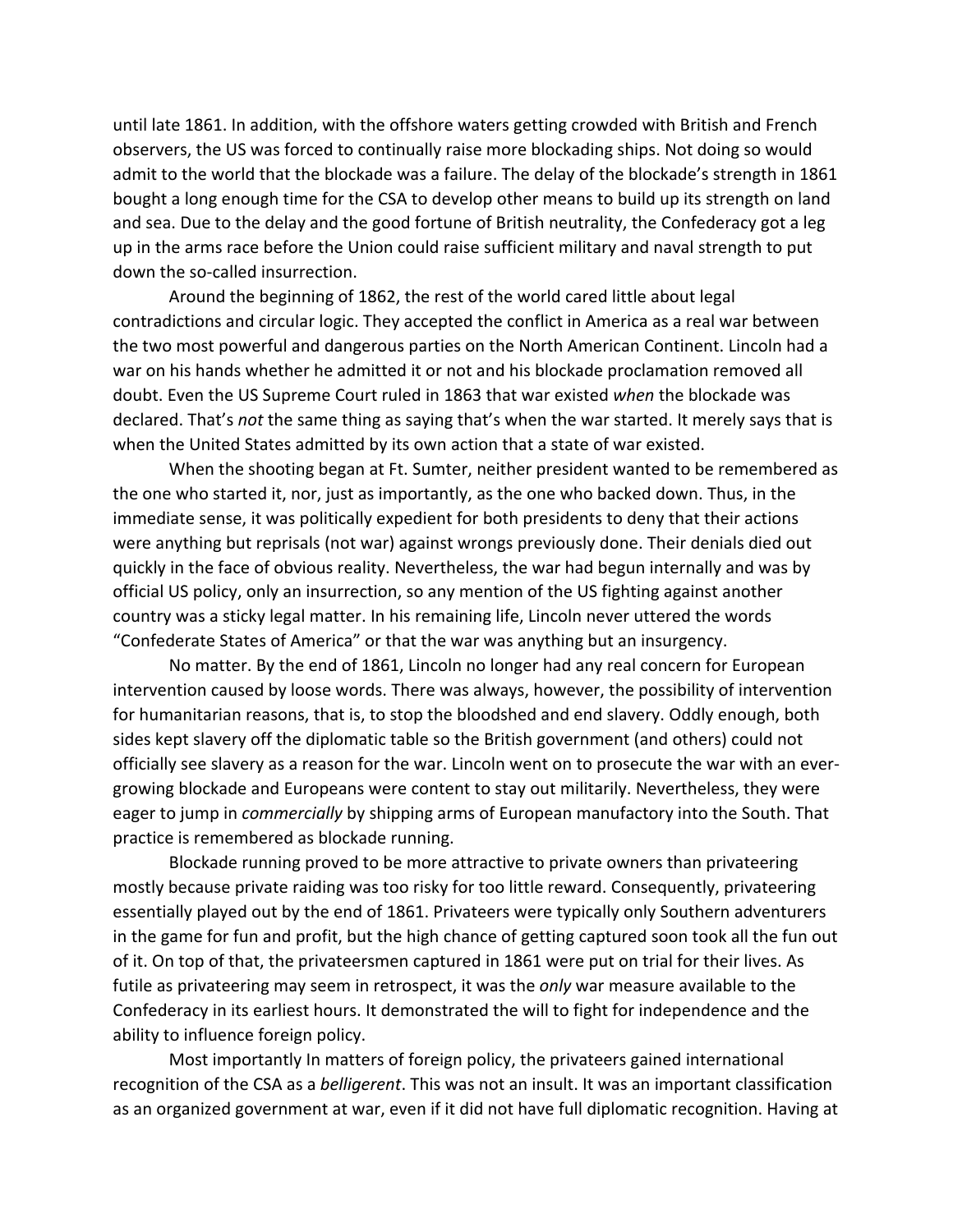least *this much* legitimacy enabled the CSA to legally obtain foreign credit and to purchase arms and war materiel from overseas.

The main problem for the Confederacy was the blockade—getting cotton exported to pay for the goods and then getting foreign goods back in through the blockade, which was not the job of privateers. That task was left up to blockade runners, a different class of counterblockaders. Privateers were not well-suited for blockade running, nor, contrary to popular belief, were they a substitute navy for fighting other navies. They were a counter-blockade class of their own, actually called upon before there was any mention of a blockade.

Ironically, Davis's call for privateers handed Lincoln his excuse to call out a blockade against them before the first privateer ever sailed. So, there we see the first two war strategies, blockade and counter-blockade, or, an observer might just as easily say in the earliest moments, privateering and anti-privateering. These and virtually all strategies that followed fell under the umbrella of *blockade* (meaning, isolation by the Union) and *counter-blockade* (meaning, Confederate attempts to break *free* of isolation)—and foreign policy had a great deal to do with both.

For the Union, isolation of the South was ultimately achieved through domination of the American waters from Pittsburg and down the Western rivers into and including the Gulf of Mexico and the Atlantic Coast from Florida to Chesapeake Bay. Isolation was as much to keep the Southern states in as to keep foreign states out. The blockade was a strategy that played out so well that even today, so many years after the fact, it is still being mischaracterized as a carefully thought-out great plan before it was even declared. But that was not the case. The blockade started as an *ad hoc* response to privateering, which Lincoln believed was the quickest way to end the insurgency. For another thing, Lincoln could not have planned on the impact of British *ad hoc* policy of neutrality, which respected both Davis's privateers *and* Lincoln's blockade.

For the Confederacy the naval strategies were almost entirely about breaking the blockade starting before there was one. They started with the privateers and then escalated to regular CS Navy commerce raiders as well as the cotton embargo, blockade runners, ironclad warships, submarines, and torpedoes. But the highest strategy of all was to gain diplomatic recognition by other nations. That would obligate *them* to help break the blockade. Even the great land battles followed the same strategic guidance for the supreme goals of both sides. For the North, it was first to control the waters for isolation purposes. As the war continued the strategy grew to using the waters for invasion and conquest. For the South, it was all about holding out long enough to either bring on European intervention or to make Northerners demand peace on the CSA's terms.

In the meantime, both sides raised enormous armies and fought each other to great slaughter. The Confederates held on militarily for four years because enough holes existed in the blockade to import some 60% of their arms, 1/3 of their bullet lead, and 2/3 of their saltpeter for gunpowder. Obviously, "domination of the waters" did not mean the Union had an airtight blockade.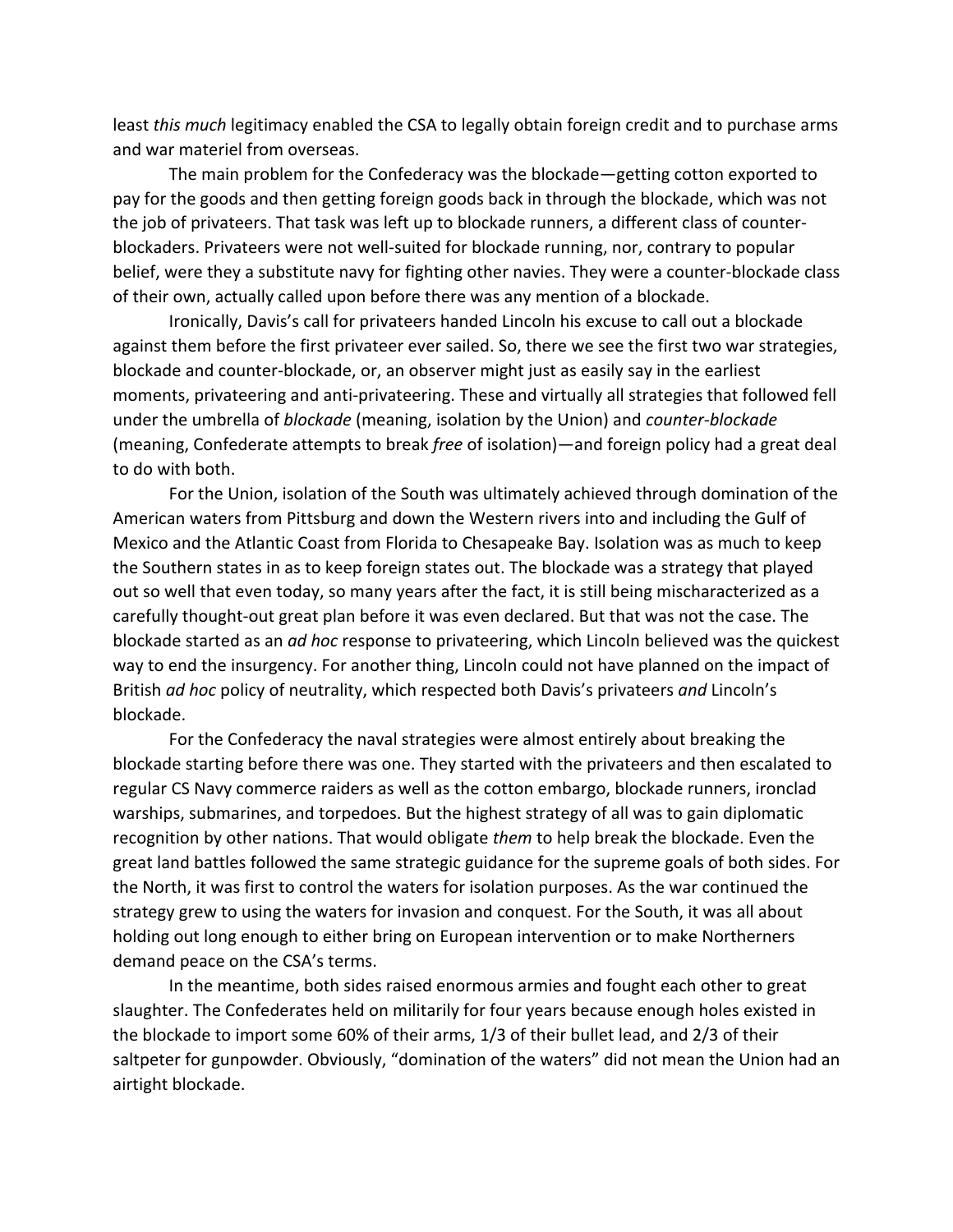Not to forget foreign affairs, if England had sided with the Confederacy at any time in the war that would have been an enormous game changer—possibly to the extent of bringing on a world war with no predictable outcome. Keeping Europeans out of the conflict was as important to USA survival as having European allies was for CSA survival.

And as for exciting tales of the blockade and blockade-running, the truth is, it was boring. Other than an occasional chase and a few shots fired, there was very little danger of getting killed or injured on either side. The job of privateers and runners was to avoid or outrun the blockade, not to fight it. On the other hand, the blockaders did not like to fire any more shots than necessary to cause them to stop. They preferred to capture ships undamaged so they would bring a better price at auction. And by US policy, as altered soon after the *Trent* Affair, only American-born personnel faced prosecution if captured. Europeans, which most of the runners were or claimed to be when captured, were usually released after temporary detention for questioning or testifying in a prize court.

So, with that as an introduction, please continue to the following study guide for more insightful questions and answers.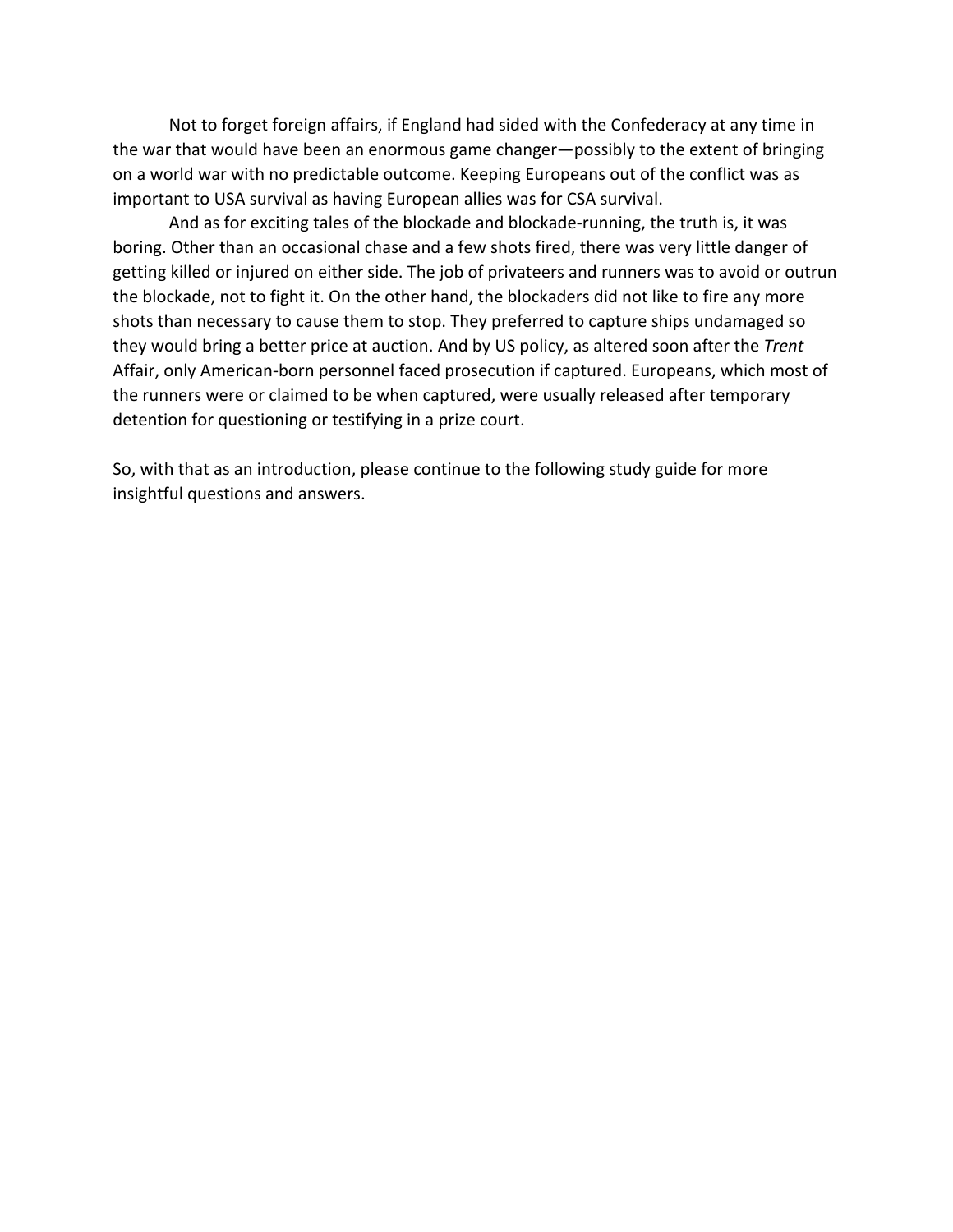### BLOCKADE, COUNTER-BLOCKADE AND FOREIGN POLICY

### STUDY QUESTIONS AND ANSWERS

1.[Q]… *Before the war, what strategy did the secessionist leaders devise to avoid having their effort become a lawless insurrection in the eyes of the world and be seen as traitors in the eyes of the American people*? [A]… Using the American Revolution as a model, six Southern states declared their independence by written ordinances of secession and then unified and organized a new government under a new charter, the Constitution of the Confederate States of America.

# 2.[Q]… *Why was "independence-first" an important part of Confederate strategy?*

[A]… The six original Confederate States wanted diplomatic recognition and respect in the world as a unified *great* nation of laws. If so recognized, the movement could not be taken as a league of rogue republics. If to be a new nation of laws, there had to be a legal way to do it.

# 3.[Q]… *Was there a legal way to break away from the Union?*

[A]… Yes, there was, and still is, a legal way out, but don't expect to find it in the US Constitution. It is a complete contradiction to refute the Constitution and still be protected by it. Besides, no national government has ever written a dissolution clause into its own charter. The real escape clause is the Declaration of Independence, which affirms the natural right of the people to have a government by the consent of the governed. [https://www.archives.gov/founding-docs/declaration-transcript] It is the self-evident human right of revolution. The Confederate States had the right to revolution and the United States had the right to oppose it. The process is simply to declare independence and then to back it up either by force or peaceful negotiations.

### 4. [Q*]… Does the 10th Amendment provide an escape clause for states to secede?*

[A]… The 10th Amendment does not say that states can secede. The right to secede is only inferred by a typically partisan interpretation of its words. It simply says: "The powers not delegated to the United States by the Constitution, nor prohibited by it to the states, are reserved to the states respectively, or to the people." [https://www.law.cornell.edu/constitution/tenth\_amendment]. The part between the commas where it says "nor prohibited by it" is problematic. Actually, the US Constitution has several prohibitions against individual state sovereignty, which (as follows) refutes the right to secede.

First is the permanence clause written into the original US Charter of 1778 entitled the "Articles of Confederation and Perpetual Union Between the States." [https://www.loc.gov/resource/rbpe.17802600/] Later, the US Constitution of 1789 did not nullify the permanence of the bond between the states. It formed a "more perfect union" of the original bond. [https://www.archives.gov/founding-docs/constitution-transcript]

Second is the "supremacy clause" (Article VI, clause 2) saying that the US government is supreme in any conflict with state laws.

Third is the oath of office requiring all elected officers (both state and federal) to "preserve and protect the Constitution of the United States" (Article II, clause 8 and Article VI, clause 3).

Fourth is Article I, Sect. 10 prohibiting states from entering treaties, alliances, and confederations with other states or nations.

Fifth, Article I, Section 10 also prohibits states from raising armies and navies and issuing letters of marque and reprisal.

In all, the articles above amount to a far cry from individual state sovereignty, and, as for States' Rights, these articles are repeated in the CS Constitution nearly verbatim or otherwise in no uncertain terms. Thus, we can argue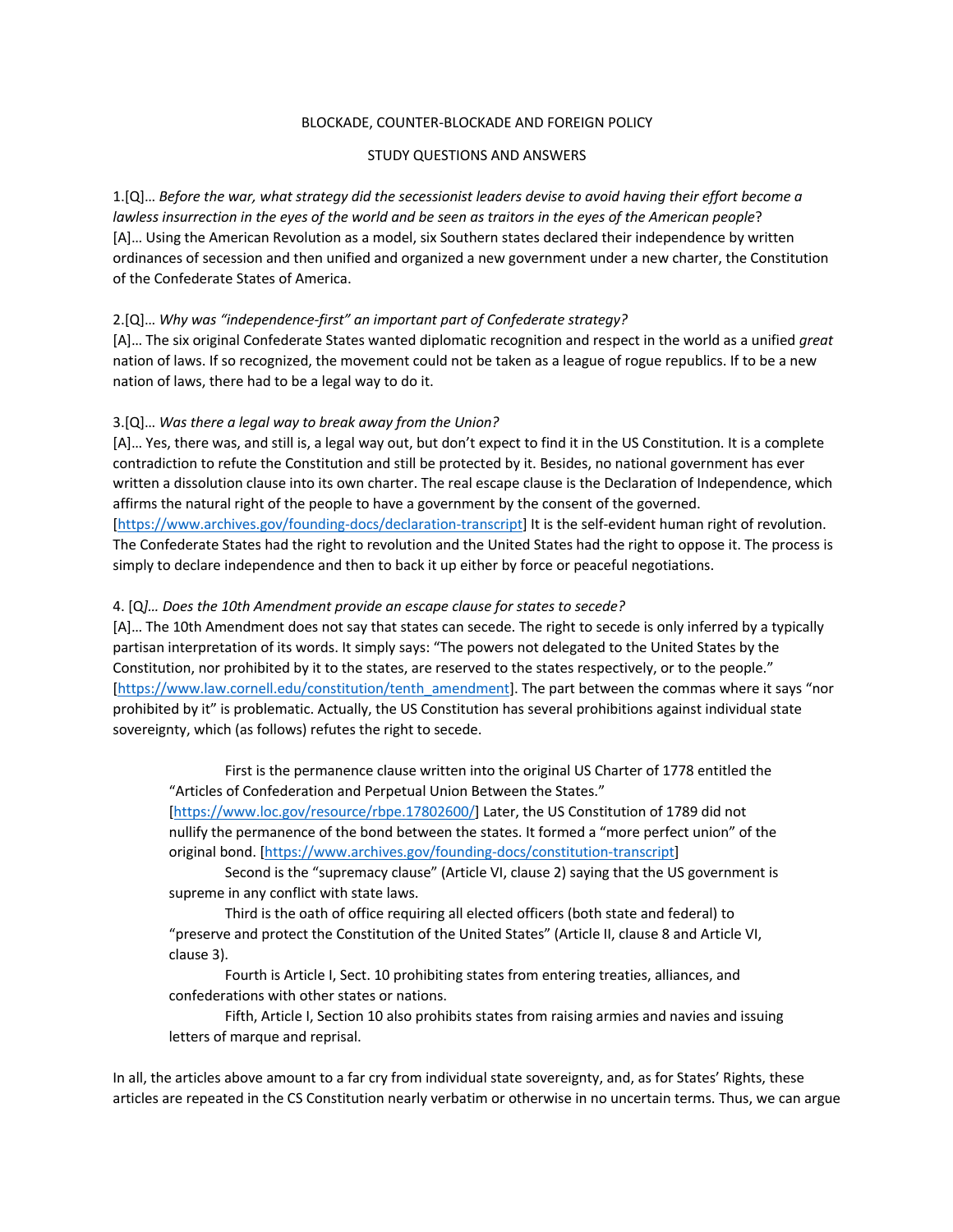that the 10th amendment is not an escape clause, nor does it obligate the US to dissolve if some states are dissatisfied. [https://avalon.law.yale.edu/19th\_century/csa\_csa.asp]

# 5. [Q*]… How did the American Revolution become the secessionist's model for protection against charges of treason?*

[A]… The colonists declared themselves not subject to British law and organized a government of their own and raised an army to back themselves up. They knew that separation meant war and they could not be tried for treason if they won. Of course, if they had lost, they would have been traitors by definition of the winners. As Benjamin Franklin once said, "We must all hang together or we will all hang separately." On treason, US law was similar to British law, except that here it is *only* in levying war against the United States or aiding or abetting their enemies [Article III, Sect. 3]; and back then, just like it was in Britain, treason was punishable by death.

If the breakaway states had conducted war against the United States before formal secession, they would have met the definition of treason. Instead, they did exactly what the colonists did—they declared themselves not subject to the laws of the mother country, formed a government of their own, and raised their own army for the protection of all states. They knew that separation meant war and they could not be tried for treason if they won.

The first six US states to secede met in early February 1861 to form a new government named the Confederate States of America. As yet unrecognized as a separate entity, they were regarded only insurgent states of the United States in violation of Article I, Section 10 of the US Constitution. Confederations and alliances with other states within states of the United States was illegal, however, it was not treason.

In claiming new authority and rejecting the old order, the six Confederate States began to seize US Federal property within their respective boundaries almost immediately. The seventh state, the State of Texas, seceded and joined the Confederacy in a single act in late February. At that time, Texas also moved to seize Federal property. With strength in numbers, armed and bonded together under a new constitution, the newly formed seven Confederate States became relatively immune from prosecution by the Buchanan Administration.

#### *6. [Q]… Why was diplomatic recognition by Britain so important to the CSA?*

[A]… Diplomatic recognition, the formal and customary way to accept another nation as an equal, is made official by the exchange of diplomats. Diplomatic exchange is formal respect of a central government's ability to stand on its own independently and have sovereignty (meaning control) of its people within defined political boundaries and territorial waters thereof.

Great Britain, then the most powerful nation in the world, mattered the most as the great arbiter of international disputes and laws governing freedom of the seas. Other nations usually followed Britain's foreign policies. France, in particular, was eager to recognize the Confederacy if Britain went first.

Recognition by Britain and presumably other foreign nations would give the *central government* of the Confederate States the right to make treaties and alliances and to regulate trade. This part was especially important because it was something the individual states could not do, either in the USA or the CSA. They both had the same articles in their respective Constitutions stating nearly identical "shalts" and "shalt nots" for states. For instance, Article I, Section 10 in both Constitutions says, "No State shall enter into any Treaty, Alliance, or Confederation; grant Letters of Marque and Reprisal; [etc.]. [Also] Duties and Imposts, laid by any State on Imports or Exports, shall be for the Use of the Treasury of the [central government, the United States or Confederate States, respectively]; …[And] No state shall [among other things] keep Troops, or Ships of War in time of Peace, enter into any Agreement or Compact with another State, or with a foreign Power, or engage in War, unless actually invaded."

# 7. [Q]… *Why did a strict legal construction have to be carefully followed by the CSA in order to gain diplomatic recognition*?

[A]…If not handled carefully as one unified nation of laws, the CSA was not likely to be recognized by established nations, most importantly, Great Britain.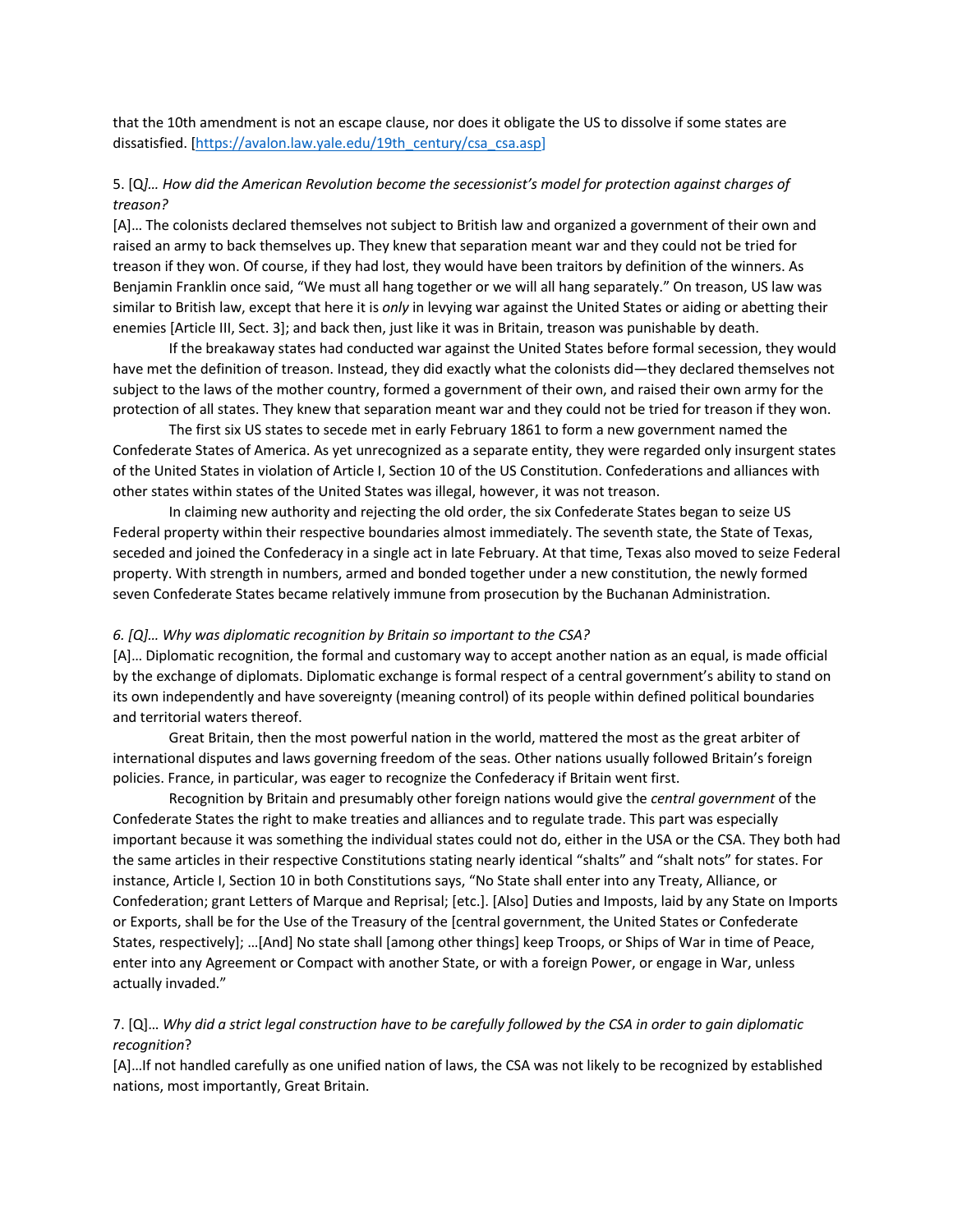# 8. [Q]… *Why were the privateering and blockading proclamations of central importance in literally the first hours of the war?*

[A]… Both proclamations bypassed the customary means of initiating war, that is, by formal Congressional declarations. Instead, both presidents issued widely recognized equivalences of declared war—their respective proclamations of privateering and blockading. In issuing these bold proclamations, by all international legal codes, both parties became "belligerents *de facto,"* meaning, participants in a war against each other as evidenced by irrefutable physical facts.

A shade of difference was that the USA already had international recognition as the *de jure* (legal) government of all the states. Nevertheless, the rest of the world saw it as a legitimate war between two organized American *central* governments, each claiming supremacy over the same states. Confederate emissaries had previously sought recognition with the British and US governments as early as February and March, but failed.

By early April the time to act decisively was running out. The new Lincoln Administration was in its infancy, US military and naval strength were at a relative low point and England was facing the threat of an economic crisis over cotton—and the situation could change quickly. The CSA still had two more steps to go to gain diplomatic recognition. The first was obtaining the national legal status of belligerent—which happened on April 17th. The next step, full recognition by exchange of diplomats, never did happen. Nevertheless, Britain and other nations accepted the CSA's right to fight for independence. If successful through war or peaceful negotiations an exchange of diplomats might follow. At that point, it was strategically important for the Confederacy to have a real war to force both Britain and the United States to acknowledge its existence—something that Lincoln had steadfastly refused to do. The three practically simultaneous acts: Davis's call for privateers, Lincoln's blockade and Britain's neutrality fulfilled that part of Confederate strategy.

#### 9. [Q]… *Why was it important to Lincoln to deny that a war existed?*

[A]… For Lincoln the war had to be defined strictly as an internal matter so he could deal with it constitutionally. Normally, it is up to Congress to call forth the militia to suppress insurrections (Article I, Section 8, clause 15), but the Constitution allows the Executive to act against domestic violence when the legislature cannot be convened. (Article IV, Section 4). Congress specifically delegated that power to the Executive (President George Washington) in writing by the Militia Act of 1795. [https://www.loc.gov/resource/rbpe.22201300/?sp=1] [See also https://law.justia.com/constitution/us/article-1/58-the-militia-clauses.html]

Admitting it was a war would be tantamount to recognizing the CSA as a separate country, which could lead to its recognition by other countries as well. Lincoln had to be cautious with his words. He was fully aware of the Union's material advantages, but he also knew that a Confederate alliance with the British could change the entire equation and throw the advantage to the South. For that reason it was important to prevent Confederate intercourse with foreign powers. As it turned out, the issue was a moot point. Even though the blockade was a selfadmission that a real war existed it did not result in diplomatic recognition of the CSA by other nations.

#### 10. [Q]… *How did the presidential proclamations instantly produce an international crisis?*

[A]…Lincoln called for a blockade within 48 hours of Davis's call for privateers. The two nearly simultaneous proclamations immediately affirmed that a state of war not only existed, but that it existed in international waters. This, in turn, demanded an instant response from foreign nations to protect their own shipping. *Their* response was to declare neutrality.

#### 11. [Q]… *Why was British neutrality of* primary *importance?*

[A]… In claiming neutrality, Great Britain, as the great rule-making third party, agreed that war existed between the two governments and other major nations went along. Therefore, by international acceptance, Davis could have privateers and Lincoln could have a blockade. These were important international rights for both parties.

Neutrality sounds innocuous, but actually, it was *the* greatest factor of all in expanding and prolonging the war. It gave the war a world-wide stamp of officialdom and opened the door to commercial interests to trade with both sides. Despite British internal laws prohibiting trade with belligerents, and a Royal decree against it, the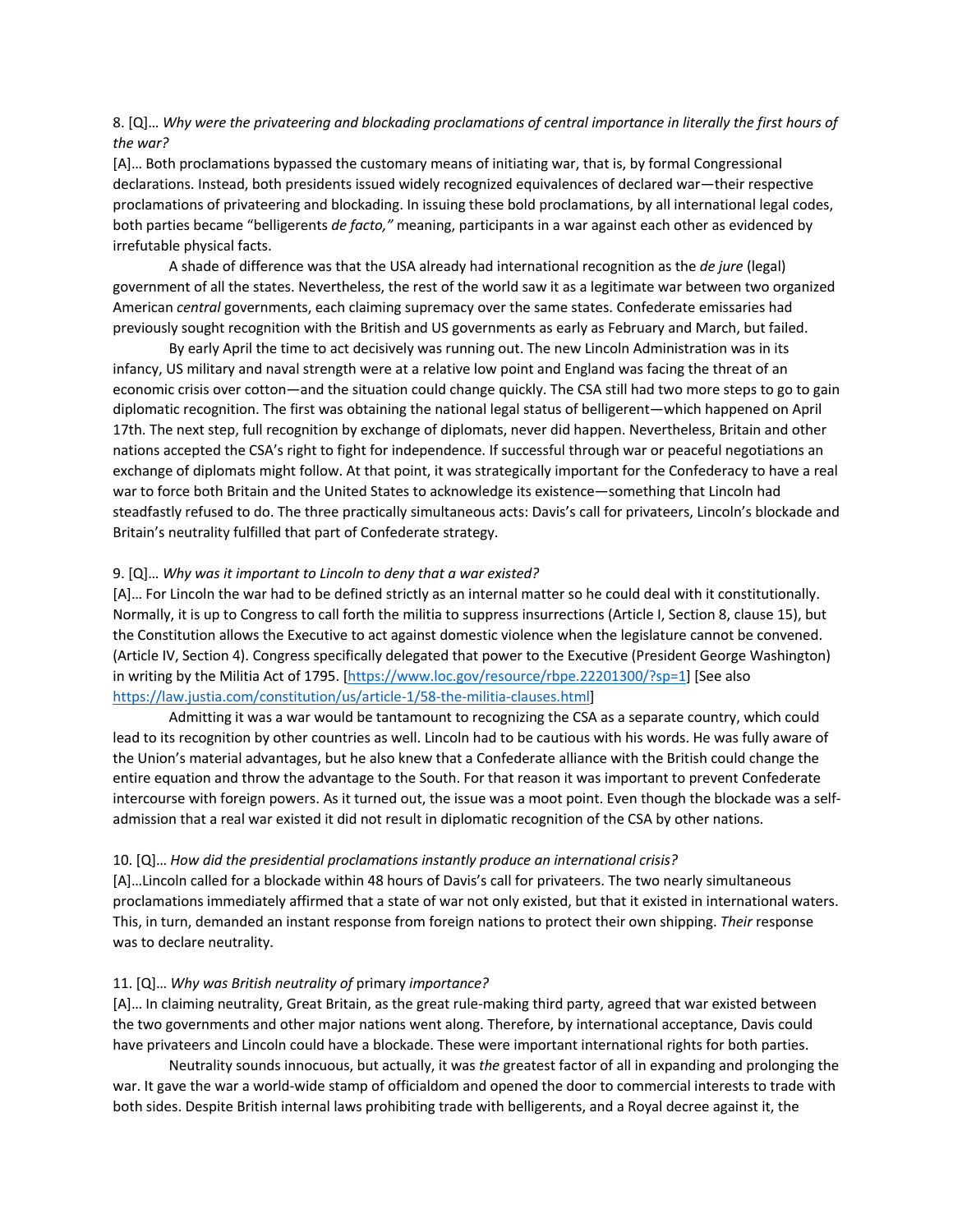market for arms and contrabands of war became too great to ignore by European shippers, primarily British. Thereby, blockade-running flourished. With every shipment of arms into the South the Confederacy grew stronger. In turn, the only way to keep a lid on Southern imports was to continue adding ships to the blockade.

# 12. [Q]… *What was at stake for Britain if she had not declared neutrality?*

[A]… Given that there was great popular sympathy for the South around the world, taking the side of Lincoln could have produced hostility against Britain by any number of other nations. If the British Empire had fallen Britain's landmark reforms of the mid-19<sup>th</sup> Century may also have come apart, in particular, freedom of the seas and their own abolition of slavery throughout the empire in 1833. On the other hand, siding openly with the Confederacy, whether by recognition or any form of intervention, would have meant instant war with the United States. In a war against the US, Britain stood to lose Canada, if not also Bermuda and the Bahama Islands, as well as vital grains from the US Old Northwest.

# 13. [Q]… *How did British neutrality benefit the Confederacy?*

[A]… It gave the CSA instant rights as a belligerent, that is, the nation-like right to fight for recognition as well as to openly seek business relations in foreign countries.

### 14. [Q]… *Why did Lincoln think that British neutrality was a slap to the Union cause?*

[A]… It refuted Lincoln's claim that the war was only an insurrection and granted the Confederacy a higher level of legitimacy.

### 15. [Q]… *How did British neutrality broaden the war policies of both sides?*

[A]… In declaring neutrality, the British government recognized both parties as belligerents, which recognized their rights to wage war at sea as well as spend freely in Europe. Britain upheld the US right to have a blockade with the stipulation that it must physically exist and be verified by a strong third-party (Britain in particular) to be effectively enforced. Raising an effective blockade was truly an existential problem for the United States given the relative incapability of the US Navy at the moment. Facing an ever-growing number of private foreign shippers willing to run the relatively non-existent blockade in 1861 the US was forced to expand its navy at a previously unthinkable rate. Between March and December 1861, starting with only 42 serviceable warships, the US Navy raised 222 more ships (to a total of 264). In continuing with a rapid growth rate, by the end of the war the US Navy had nearly 600 ships in service for the blockade and various coastal offensives.

Likewise, the Confederacy had a right to expand its naval power and to conduct foreign business, which it did to the maximum extent possible. Despite British laws prohibiting aid and trade with foreign belligerents the potential fortunes to be made by arms merchants and shipbuilders were too great to ignore and the British government simply looked the other way. Neutrality encouraged foreign business transactions, including loans to the Confederacy, which in turn stimulated growth of the war into large proportions.

In a somewhat balanced move, however, the British government closed off all ports throughout the empire to the *clearing* of prizes by privateers and commerce raiders. This meant that the only courts that could clear prizes were in Southern seaports, which were under Lincoln's blockade. Thereby, British policy limited the scope of the blockade to the Southern coastline. It further prevented the participation of foreign privateers and made the blockade much more manageable.

Meanwhile, the Confederacy raised six more regular CS Navy commerce raiders in British shipyards of which expanded the war into the Atlantic and Pacific Oceans. Their strategic mission, just like the privateers, was to draw Union warships away from the blockade.

16. [Q]… *Did either president have Congressional approval when they proclaimed for privateering and blockading?* [A]… No. Both presidents assumed executive war powers in a perceived emergency when their respective congresses were not in session. (https://www.archives.gov/founding-docs/constitution-transcript; Article IV, Section 4.)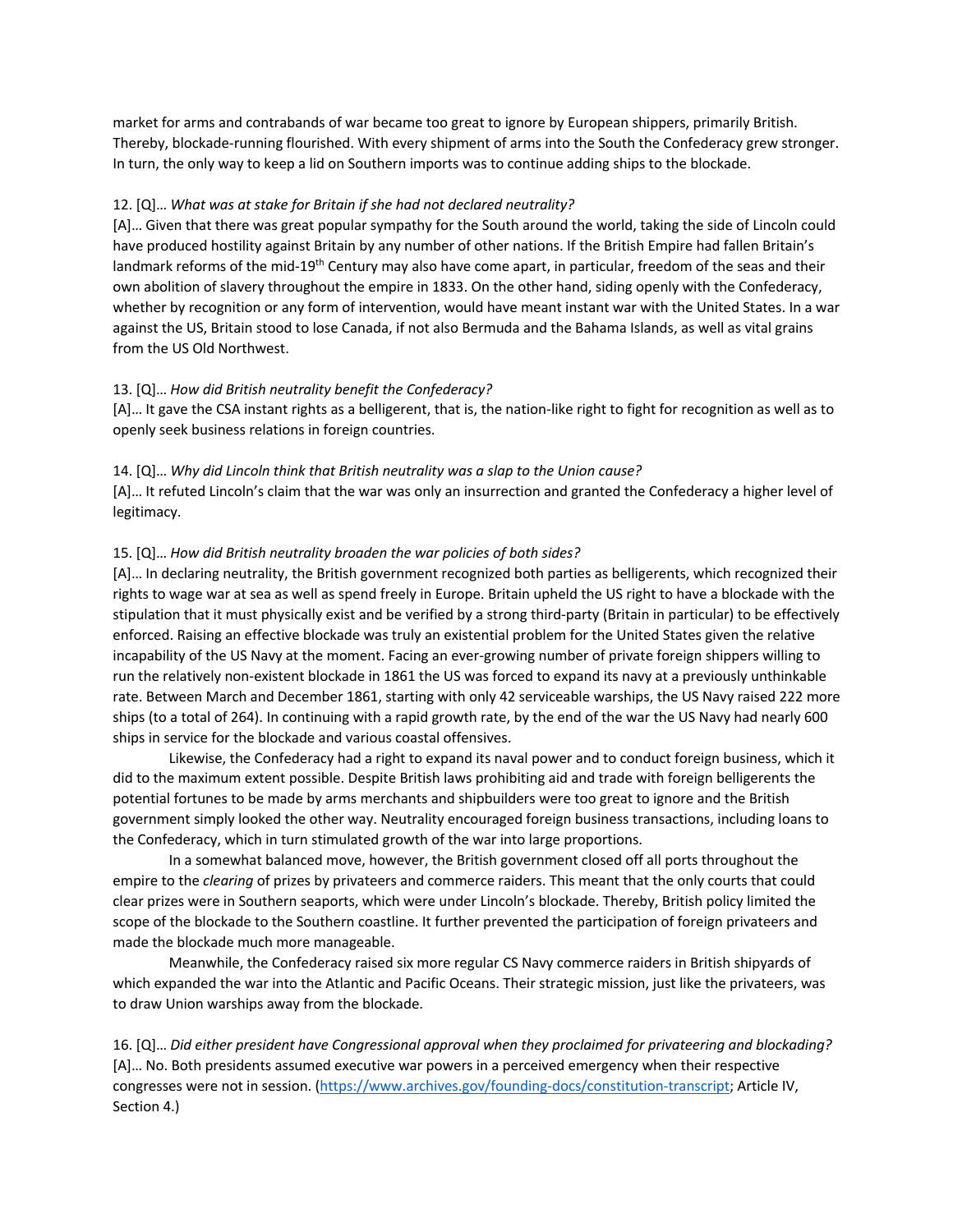# 17. [Q]… *Did either president have a well-developed plan for a prolonged struggle when they proclaimed for privateers and blockaders?*

[A]… No. Virtually all policies from the very beginning were *ad hoc*. Neither president had a long-term plan for war before making their proclamations. This, however, does not mean that both privateering and blockading were not already on the minds of both presidents. Davis tipped his hand in his inaugural speech by saying he would use "the well-known resources for retaliation upon the commerce of an enemy." (He meant privateers.) Actually, both inaugural speeches (Davis's on February 18 and Lincoln's on March 4, 1861) proved that war was on their minds and both presidents alluded to using force to ensure a *permanent* national existence.

Neither of the two presidents nor their top cabinet advisors were experts in foreign policy. They did not know how their respective seaward policies would be regarded in international law, which turned out to be the greatest influencing factor of all in prolonging the war. Nevertheless, each side sensed the importance of European reaction to the crisis and both Lincoln and Davis did their utmost to manipulate foreign policy each to his own nation's advantage. Davis gambled on the intervention of Britain and France and did all he could to pull them in. Lincoln, on the other hand, acted to keep the privateers in and the Europeans out, which was also a gamble. Both presidents escalated war policies at sea before knowing how Europe would react.

# 18. [Q]…*Whose idea was it to use privateers to strike against US commercial shippers?*

[A]… Credit typically goes to the advisement of Raphael Semmes, an Alabama lawyer and former US Navy officer who had resigned his commission and offered his service to the separatist states as a naval expert. [https://www.gutenberg.org/files/34827/34827-h/34827-h.htm] Actually, given the great success Americans had with privateering in previous wars, it was not an original idea, nor a difficult decision to make.

In January 1861, before there was a Confederate government, Semmes warned the Alabama Representative in US Congress, Jabez Curry, that the ability of the Northern states to harm the Southern States was in commercial "ships and shipping." Upon that premise, he advised that seceded states should adopt privateering as a cheap and easy naval strategy. As he pointed out, they could mobilize quickly for war and demobilize just as quickly when the war was over. Taking up the idea, President Davis endorsed privateering in his inaugural speech. [https://jeffersondavis.rice.edu/archives/documents/jefferson-davis-first-inaugural-address]

# 19. [Q]… *Why did Davis think privateering was a necessary first-strike against the United States?* [A]… The answer lies under several layers, which we can peel back one at a time.

• One. Davis, and plenty of Southern leaders, believed Lincoln's inauguration would lead to sudden war. Lincoln raised their anxiety in his inauguration speech by saying words that they inferred as aggressive, such as: "the Union […] will constitutionally defend and maintain itself. […] *"*The power confided to me will be used to hold, occupy, and possess the property and places belonging to the Government;" [and] "You have no oath registered in heaven to destroy the Government, while I shall have the most solemn one to "preserve, protect, and defend it."" [https://avalon.law.yale.edu/19th\_century/lincoln1.asp]

After Ft. Sumter, the sense of urgency to act was heightened by Lincoln's call for 75,000 state volunteers to reclaim more than 50 seized Federal properties. These included forts, arsenals, mints, and US customs houses. At the time of Lincoln's inauguration, Forts Sumter and Pickens were under siege and Washington, DC itself was threatened.

- Two. Privateers were Davis's only available physical means for a national reprisal in response to Lincoln's call for troops.
- Three. Presumably, the unleashing of privateers upon US commercial shipping would make merchants, bankers, and insurers scream for peace. Presumably also, Lincoln would capitulate and the CSA would win its independence by default. n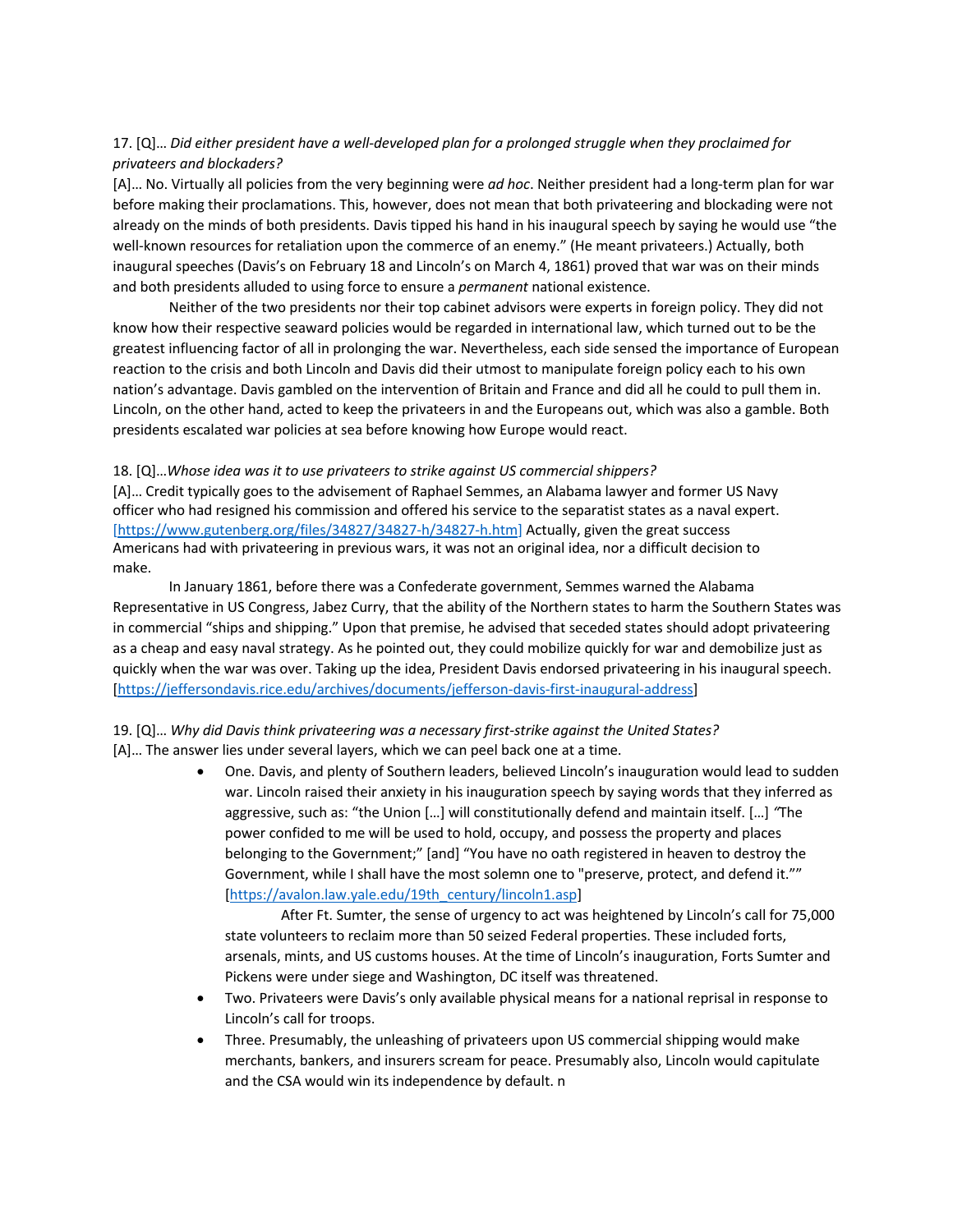- Four. As a counter-blockade strategy, Davis presupposed that a Union blockade and invasion, although unready and unable, was inevitable. His strategy to act quickly was plausible at a time when US Navy ships were scarce in home-waters, when a regular US army of maneuver did not exist, and when the US Congress was not in session to declare either a war or a blockade.
- Five. In matters of foreign policy, it was important for the Confederate States to demonstrate to the world their determination for self-rule. They could not have expected Europeans to fight for them unless they showed a willingness to fight for themselves.
- Six. It was strategically important to have a real war (not just an insurrection) to force both the British and the US governments to acknowledge the Confederacy's national existence.
- Seven. *Time* was of the essence in the moment of international crises at home and abroad. As the old adage goes, "never let a good crisis go to waste," the CS government put pressure upon the US and European governments to make quick decisions. Letting the situation drag out any longer risked losing the moment of crisis and the independence movement could have just fizzled out.

# 20. *[Q]… Did either the US or CS Congress actually declare war in writing? [In accordance with their respective Constitutions.]*

[A]… No. The two presidential proclamations introduced a state of war without Congressional declarations on either side. The British government acknowledged the war's existence by its declaration neutrality. Lincoln's acknowledgement was his call for a blockade, exactly as was Davis's call for privateers. Later, in May, the CS Congress recognized in writing that a state of war existed. Although the US Congress never followed up with a similar Act, the war was endorsed and supported thereafter by the democratically elected (US) state governors and legislators and was backed by a US Supreme Court decision in 1863. [https://supreme.justia.com/cases/federal/us/67/635/].

# 21. [Q]… *What was the British role as a third party to the war in America?*

[A]… Britannia, the undisputed ruler of the waves, was also the world's top cop. It was her job to enforce the laws of the seas that she herself had sponsored only five years earlier in the 1856 Treaty of Paris. Her declaration of neutrality put the Royal Navy in the position of being the verifier of the blockade's effectiveness. This could only be achieved by direct observation in close American waters.

# 22. [Q]…*What was the British Admiralty's ruling on the effectiveness of the blockade?*

[A]… In the fall of 1861, British observers were satisfied that the blockade was *effective enough* to count. The official stamp of British approval, enacted in Parliament on February 15, 1862 after the resolution of the *Trent* Affair, said that it did not matter that various ships had escaped capture. As long as a number of armed US ships stationed off declared ports presented an evident danger to ships entering or leaving, the blockade met international law. The *Trent* Affair itself was a quiet affirmation of the blockade's effectiveness. It proved that it was dangerous even for neutral navy ships to be in the war zone, especially if they overtly aided the Confederacy. After the *Trent* Affair, the British flag no longer gave British ships immunity from stop-and-search measures.

# 23. [Q]… *What was at stake for the British if they had ruled the blockade was ineffective?*

[A]… First and foremost, it would have meant instant war with the United States, which they did not want. Furthermore, they would be obligated to protect British commercial trade at Southern American seaports. At the height of the *Trent* Affair, the British had 42 warships off American shores as observers. However, these were only about 12% of the Royal Navy. The rest were needed to maintain order throughout the global British Empire.

# 24. [Q]… *Were the privateers supposed to fight the US Navy?*

[A]… No. Exactly like their land counter-parts, the privateers, also known as the "militia of the sea," were outclassed by organized regular Navy forces. As a counter-blockade measure, the idea was only to draw the limited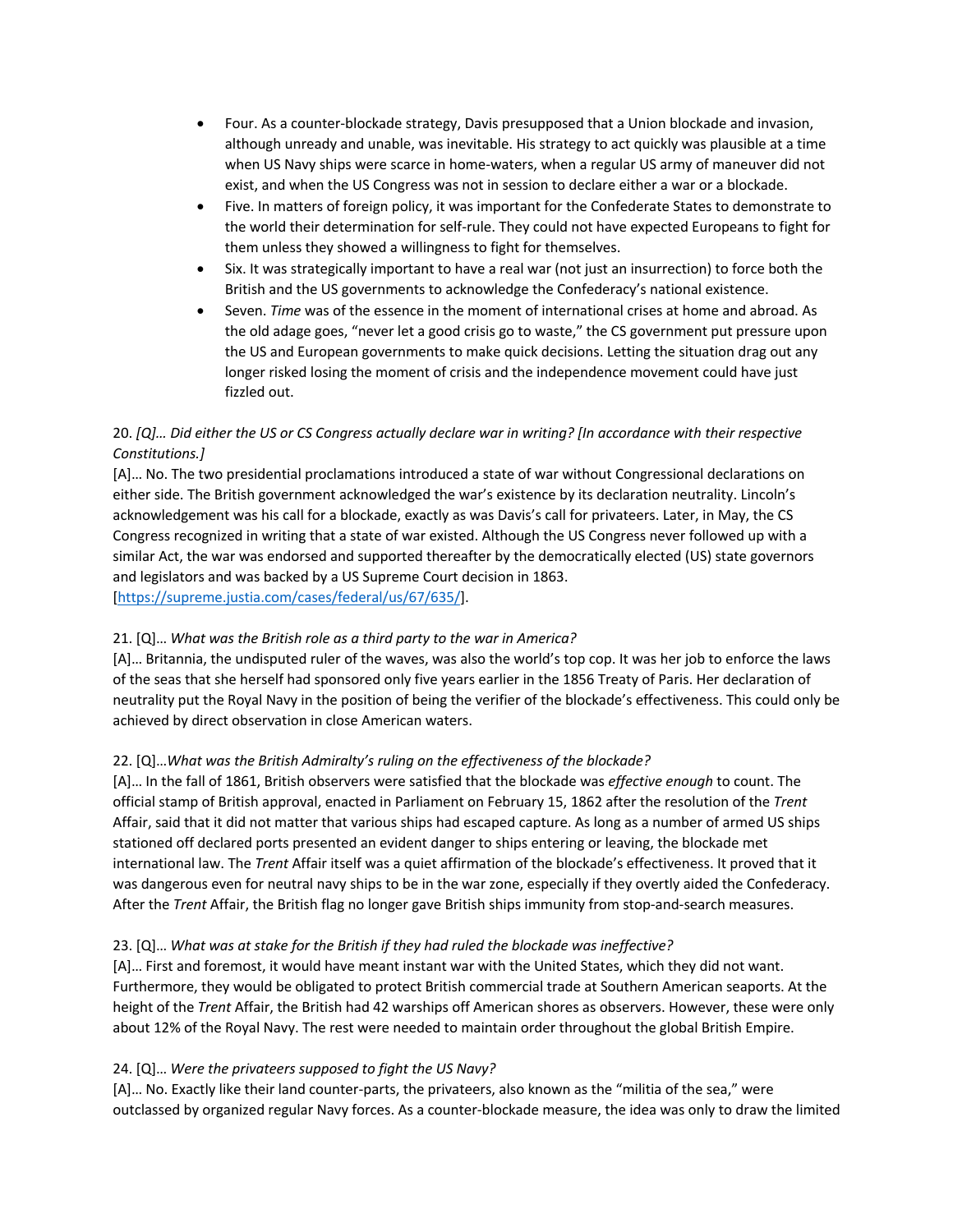number of available US warships away from Southern seaports. Presumably, in turn, that would force the British to admit that the blockade was ineffective.

# 25. [Q]… *Did privateers operate out of blockaded seaports?*

[A]… No. Privateers hung out in shallow sounds many miles away from the main port inlets while also staying very close to busy commercial shipping lanes in the Gulf Stream. US Navy ships, in order to stop them, had to leave their stations at the main ports. This temporarily weakened the blockade physically, and, Confederates hoped, perhaps also in the eyes of foreign observers.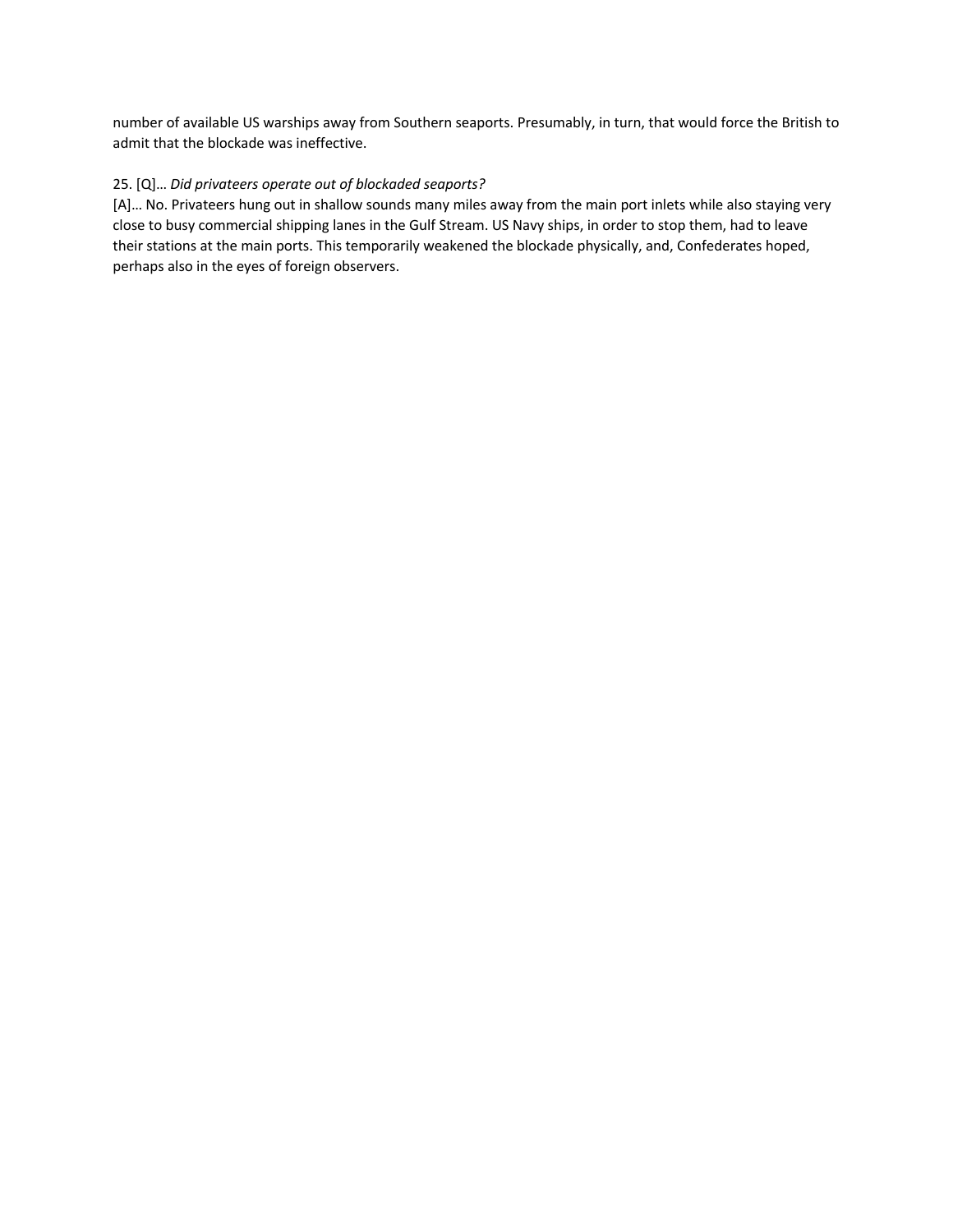#### BIBLIOGRAPHY

#### Government Documents

- *Census, Preliminary Report on Eighth, 1860,* U. S. Government Printing Office, 1862. Digitized by Internet Archive through Institute of Museum and Library Services, 2011. https://archive.org/stream/preliminaryrepor00inunit
- Census, 8th, 1860, United States, 1860; Population of the United States in 1860; compiled from the original returns of the Eighth Census under the direction of the Secretary of the Interior by Joseph C. G. Kennedy, U. S. Government Printing Office, Washington, DC, 1864. Digitized for Making of America Project, 2006. https://archive.org/details/populationofusin00kennrich
- Declaration of Independence in Congress, July 4, 1776. https://www.archives.gov/foundingdocs/declaration-transcript
- Fox, William F., *Regimental Losses In The American Civil War,1861-1865,* Albany Publishing Company, 1889. Digitized by Microsoft Free Books for archive.org.

https://archive.org/details/reglossescivilwar00foxwrich

- Library of Congress, Proclamation[s] by the President of the United States of America on Blockade of Confederate Ports. https://www.loc.gov/resource/lprbscsm.scsm0582/
- Library of Congress, Proclamation by the President of the Confederate States of America [for privateers]. https://www.loc.gov/resource/lprbscsm.scsm0695/
- Official Records, Army; *War of the Rebellion, the: A Compilation of the Official Records of the Union and Confederate Armies*; Washington: Government Printing Office, 1894. https://catalog.hathitrust.org/Record/004388999

Official Records, Navy; *Official Records of the Union and Confederate Navies in the War of the Rebellion*, US Government Printing Office, Washington, DC 1880. https://catalog.hathitrust.org/Record/011528289 United States Constitution, September 17, 1787.

http://www.archives.gov/exhibits/charters/constitution\_transcript.html

U.S. Supreme Court Decision, *1863 Prize Cases, 67 U.S. 635-699.*  https://supreme.justia.com/cases/federal/us/67/635/

### Public Domain

- Chesnut, Mary Boykin, *A Diary from Dixie*, edited by Isabella D. Martin and Myrta Lockett Avary. D. Appleton and Company, 1906. https://www.gutenberg.org/files/60908/60908-h/60908-h.htm
- Constitution of the Confederate States of America, March 11, 1861. https://avalon.law.yale.edu/19th\_century/csa\_csa.asp
- Davis, Jefferson Finis, *First Inaugural Address, Alabama Capital, Montgomery, February 18, 1861.* https://jeffersondavis.rice.edu/archives/documents/jefferson-davis-first-inaugural-address
- Davis, Jefferson Finis; *The Rise and Fall of the Confederate Government;* Original publication by D. Appleton and Co., 1881.

Vol. 1:

https://play.google.com/books/reader?printsec=frontcover&output=reader&id=qdcBAAAAMAAJ&pg  $=$ GBS.PP1

Vol 2: http://www.gutenberg.org/cache/epub/42315/pg42315.html See also, https://archive.org/details/risefallofconfed02indavi

- Gutenberg, Project Gutenberg eBooks or Project Gutenberg Web pages, Project Gutenberg Literary Archive Foundation, 809 North 1500 West Salt Lake City, UT 84116. https://www.gutenberg.org/
- HathiTrust Research Center, HathiTrust 1001 North Buhr Building, 200 Hill Street, Ann Arbor, MI 48104. https://www.hathitrust.org/
- Hammond, James H. *Selections from the Letters and Speeches of the Hon. James H. Hammond, of South Carolina*, 1807-1864, New York, John F. Trow & Co., 1866. Digitized by Library of Congress. https://www.loc.gov/item/17030838/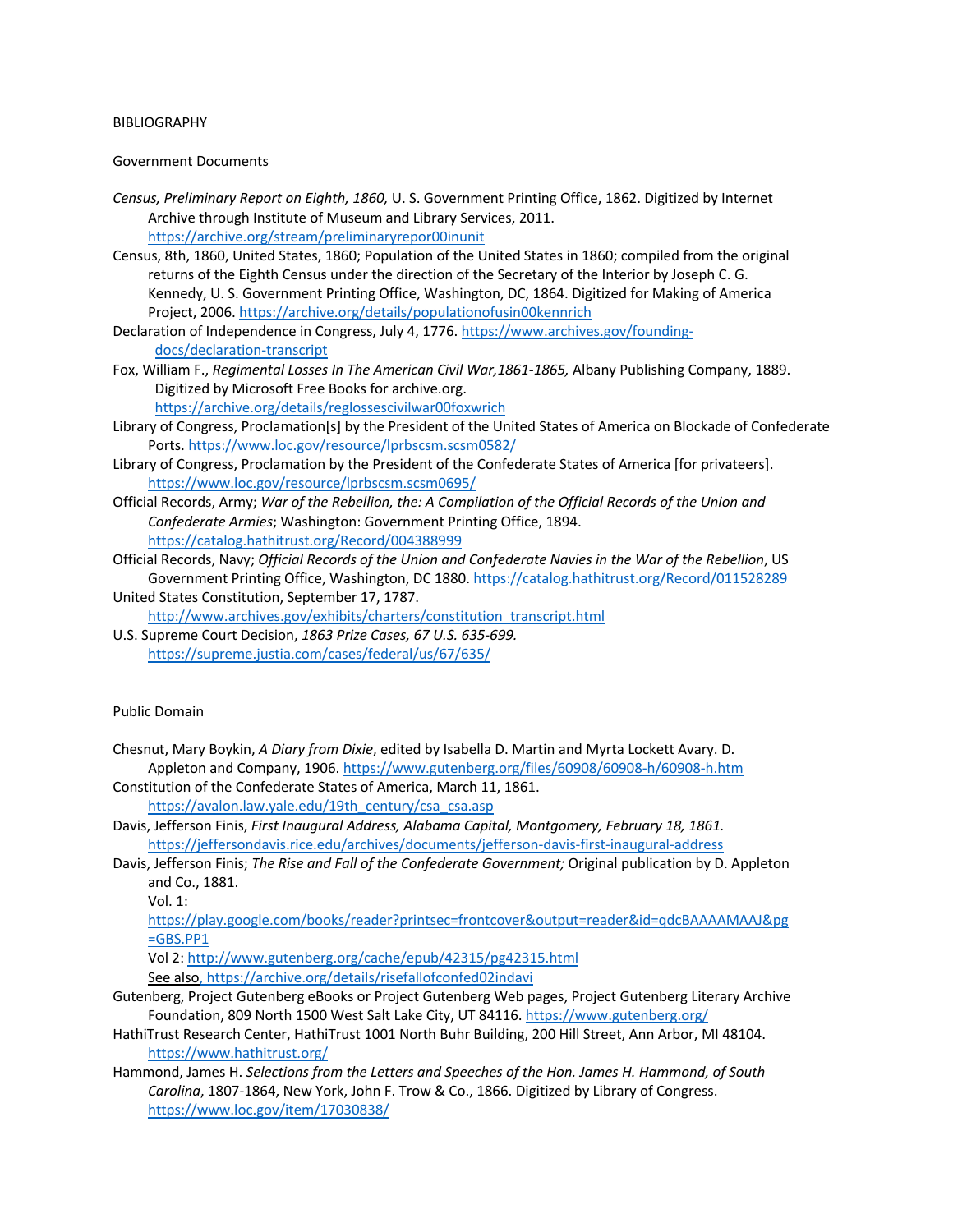- International Red Cross Data Base: *Declaration Respecting Maritime Law, Paris, 16 April 1856*. https://ihldatabases.icrc.org/applic/ihl/ihl.nsf/Treaty.xsp?action=openDocument&documentId=10207465E74 77D90C12563CD002D65A3
- Internet Archive (Physical), 300 Funston Avenue San Francisco, CA 94118 and 2512 Florida Avenue Richmond, CA 94804. https://archive.org/
- Lincoln, Abraham, *First Inaugural Address of, Monday, March 4, 1861.*  https://avalon.law.yale.edu/19th\_century/lincoln1.asp
- Lincoln, Abraham; *Speeches and Letters of Abraham Lincoln*, 1832-1865, Century Co., 1894, ed. by Merwin Roe. https://www.gutenberg.org/ebooks/14721
- Moore, John Bassett and Wharton, Francis: (abbreviated title) *A Digest of International Law […] As Embodied In [US and international precedents] Vol. VII, Chapter XXIII, WAR, Part I, Definitions §1100,*  US Government Printing Office, Washington, DC, 1906. Digitized by Google from Harvard Law School Library. https://play.google.com/books/reader?id=ghEoAAAAYAAJ&pg=GBS.PA153
- Nicolay, John and Hay, John, eds., *Abraham Lincoln Complete Works, Volume One*, Century Company, New York, 1902. https://babel.hathitrust.org/cgi/pt?id=pst.000019174617;view=1up
- Russell, William Howard, *My Diary North and South*, Volume 1, Bradbury and Evans, London, England, 1863. https://archive.org/details/mydiarynorthsout01russ
- Semmes, Raphael; *Memoirs of Service Afloat, During the War Between the States.* (1<sup>st</sup> pub.) Kelly, Piet & Co. [et al], 1869. Digitized by Project Gutenberg eBook, Release Date: January 2, 2011 [eBook #34827]. https://www.gutenberg.org/files/34827/34827-h/34827-h.htm
- Welles, Gideon; *Diary of Gideon Welles*, University Press Cambridge, Houton Mifflan Co, Boston, MA and New York, NY, 1909. https://archive.org/stream/diaryofgideonwel01welluoft#page/n7/mode/2up
- Vattel, Emmerich De, *Laws of Nations* (abbreviated title), Book III, "of War," Chapter 1, §1 and 2. Sixth American Edition, Joseph Chitty, ed. 1833. Digitized by US Library of Congress.

http://www.loc.gov/rr/frd/Military\_Law/Lieber\_Collection/pdf/DeVattel\_LawOfNations.pdf Wheaton, Henry; *Elements of International Law*; Boston MA, Little, Brown & Co., 1866. Digitized by Google.

- https://play.google.com/books/reader?printsec=frontcover&output=reader&id=TrwLAAAAYAAJ&pg =GBS.PA674
- Yale Law School Legal Scholarship Repository, Lillian Goldman Law Library, 127 Wall Street, New Haven, CT 06511. https://digitalcommons.law.yale.edu

Books and Private Collections by Author

Anderson, Bern, *By Sea and by River; The Naval History of the Civil War*, New York, NY, De Capo Press, 1962. [ISBN 0-306-80367-4]

Bearss, Edwin C., "*The Seizure of the Forts and Public Property in Louisiana,"* Louisiana History, Published by the Louisiana Historical Association (undated).

http://penelope.uchicago.edu/Thayer/E/Gazetteer/Places/America/United\_States/Louisiana/\_Texts/ LH/2/4/Seizure\_of\_the\_Forts\*.html

- Bowcock, Andrew, *CSS Alabama*: *Anatomy of a Confederate Raider*, Newcastle, England, Naval Institute Press, Annapolis, MD, 2002. [ISBN 1-55750-003-7]
- Canney, Donald L., *Lincoln's Navy: The Ships, Men and Organization, 1861-1865,* Naval Institute Press, Annapolis, MD, 1998. [ISBN I-55750-519-5]
- Courtemanche, Regis A.; *No Need of Glory: The British Navy in American Waters*, Naval Institute Press, Annapolis, MD, 1977. [ISBN 0-87021-493-4]
- Davis, William C. (Jack), *The Lost Cause; Myths and Realities of the Confederacy,* University Press of Kansas, Lawrence, KS, 1996. [ISBN 0-7006-1254-8]
- Foreman, Amanda, *A World on Fire; Britain's Crucial Role in the American Civil War*, Random House Publishing Co., New York, NY, 2012. [ISBN 978-0-375-75696-2]
- Jones, Howard, *Union in Peril; The Crisis over British Intervention in the Civil War*, North Carolina University Press, Chapel Hill and London, 1992. [ISBN 0-8078-2048-2]